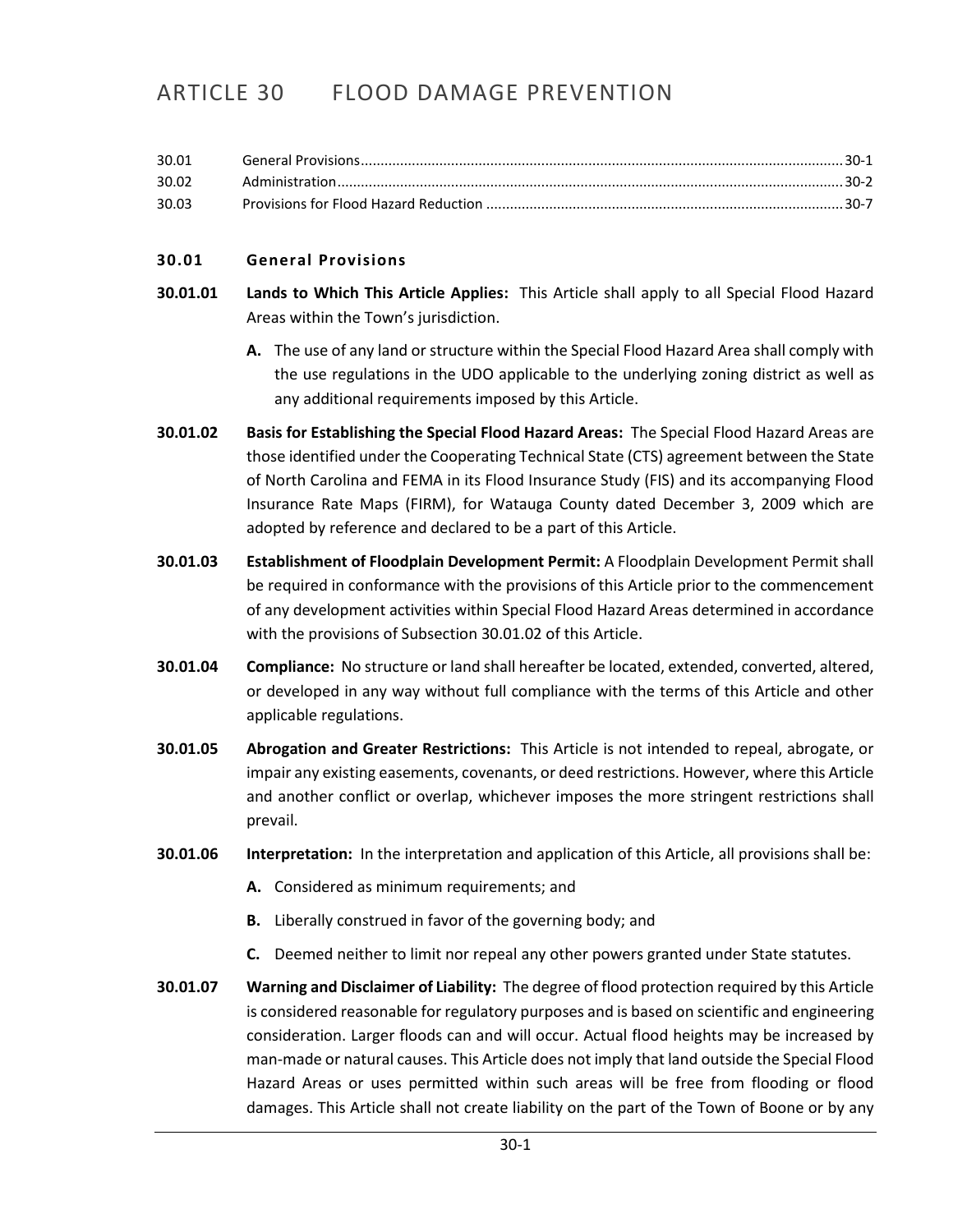officer or employee thereof for any flood damages that result from reliance on this Article or any administrative decision lawfully made hereunder.

# (Ord. PL00147-010417, 02-16-2017)

#### <span id="page-1-0"></span>**30.02 Administration**

**30.02.01 Designation of Floodplain Administrator:** See Subsection 2.06.04.

#### **30.02.02 Floodplain Development Application, Permit and Certification Requirements**

- **A.** Application Requirements. Application for a Floodplain Development Permit shall be made to the Floodplain Administrator prior to any development activities located within Special Flood Hazard Areas. A special flood hazard area site plan shall be submitted in accordance with Appendix A.
- **B. Permit Requirements**. The Floodplain Development Permit shall include, but not be limited to:
	- 1. A description of the development to be permitted under the Floodplain Development Permit; and
	- 2. The Special Flood Hazard Area determination for the proposed development in accordance with available data specified in Subsection 30.01.02; and
	- 3. The Regulatory Flood Protection Elevation required for the reference level and all attendant utilities; and
	- 4. The Regulatory Flood Protection Elevation required for the protection of all public utilities; and
	- 5. All certification submittal requirements with timelines; and
	- 6. A statement that no fill material or other development shall encroach into the floodway or non-encroachment area of any watercourse, as applicable; and
	- 7. The flood openings requirements, if in Zones A, or AE; and
	- 8. Limitations of below BFE enclosure uses (if applicable). (i.e., parking, building access and limited storage only).

# **C. Certification Requirements.**

- 1. Elevation Certificates
	- a. An Elevation Certificate (FEMA Form 81-31) is required prior to the actual start of any new construction. It shall be the duty of the permit holder to submit to the Floodplain Administrator a certification of the elevation of the reference level, in relation to mean sea level. The Floodplain Administrator shall review the certificate data submitted. Deficiencies detected by such review shall be corrected by the permit holder prior to the beginning of construction. Failure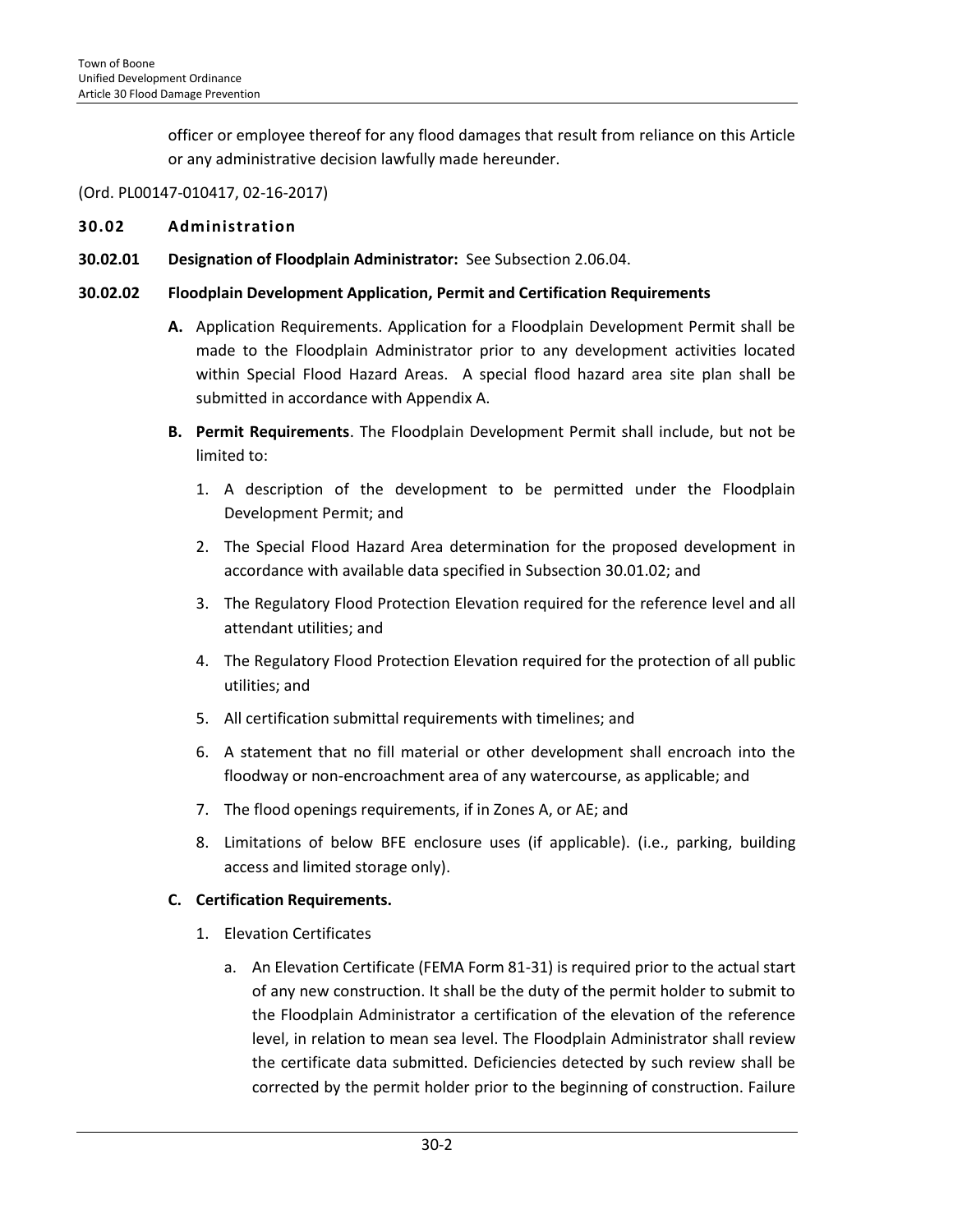to submit the certification or failure to make required corrections shall be cause to deny a Floodplain Development Permit.

- b. An Elevation Certificate (FEMA Form 81-31) is required after the reference level is established. Within seven (7) calendar days of establishment of the reference level elevation, it shall be the duty of the permit holder to submit to the Floodplain Administrator a certification of the elevation of the reference level, in relation to mean sea level. Any work done within the seven (7) day calendar period and prior to submission of the certification shall be at the permit holder's risk. The Floodplain Administrator shall review the certificate data submitted. Deficiencies detected by such review shall be corrected by the permit holder immediately and prior to further work being permitted to proceed. Failure to submit the certification or failure to make required corrections shall be cause to issue a stop-work order for the project.
- c. A final as-built Elevation Certificate (FEMA Form 81-31) is required after construction is completed and prior to Certificate of Compliance/Occupancy issuance. It shall be the duty of the permit holder to submit to the Floodplain Administrator a certification of final as-built construction of the elevation of the reference level and all attendant utilities. The Floodplain Administrator shall review the certificate data submitted. Deficiencies detected by such review shall be corrected by the permit holder immediately and prior to Certificate of Compliance/Occupancy issuance. In some instances, another certification may be required to certify corrected as-built construction. Failure to submit the certification or failure to make required corrections shall be cause to withhold the issuance of a Certificate of Compliance/Occupancy.
- 2. Floodproofing Certificate

If non-residential floodproofing is used to meet the Regulatory Flood Protection Elevation requirements, a Floodproofing Certificate (FEMA Form 81-65), with supporting data, an operational plan, and an inspection and maintenance plan are required prior to the actual start of any new construction. It shall be the duty of the permit holder to submit to the Floodplain Administrator a certification of the floodproof design elevation of the reference level and all attendant utilities, in relation to mean sea level. Floodproofing certification shall be prepared by or under the direct supervision of a professional engineer or architect and certified by same. The Floodplain Administrator shall review the certificate data, the operational plan, and the inspection and maintenance plan. Deficiencies detected by such review shall be corrected by the applicant prior to permit approval. Failure to submit the certification or failure to make required corrections shall be cause to deny a Floodplain Development Permit. Failure to construct in accordance with the certified design shall be cause to withhold the issuance of a Certificate of Compliance/Occupancy.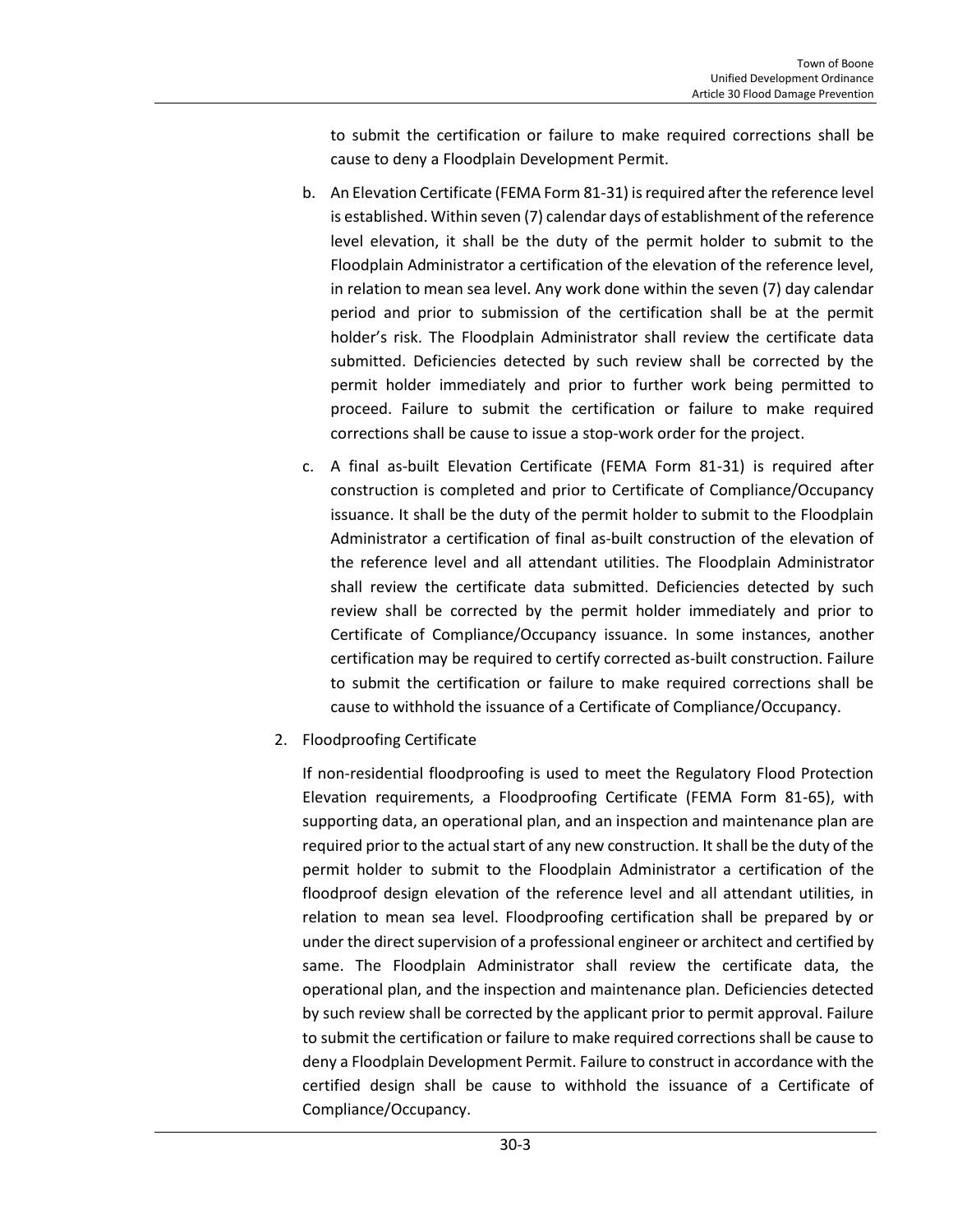- 3. If a manufactured home is placed within Zone A, or AE, and the elevation of the chassis is more than thirty-six inches (36") in height above grade, an engineered foundation certification is required in accordance with the provisions of Subsection 30.03.02(D)(2).
- 4. If a watercourse is to be altered or relocated, a description of the extent of watercourse alteration or relocation; a professional engineer's certified report on the effects of the proposed project on the flood-carrying capacity of the watercourse and the effects to properties located both upstream and downstream; and a map showing the location of the proposed watercourse alteration or relocation shall all be submitted by the permit applicant prior to issuance of a Floodplain Development Permit.
- 5. Certification Exemptions. The following structures, if located within Zone A, or AE, are exempt from the elevation/floodproofing certification requirements specified in items (a) and (b) of this Subsection:
	- a. Recreational Vehicles meeting requirements of Subsection 30.03.02(G);
	- b. Temporary Structures meeting requirements of Subsection 30.03.02(H); and
	- c. Accessory Structures less than 150 square feet meeting requirements of Subsection 30.03.02(I).

#### **30.02.03 Duties and Responsibilities of the Floodplain Administrator**

- **A.** The Floodplain Administrator shall perform, but not be limited to, the following duties:
	- 1. Review all floodplain development applications and issue permits for all proposed development within Special Flood Hazard Areas to assure that the requirements of this Article have been satisfied; and
	- 2. Review all proposed development within Special Flood Hazard Areas to assure that all necessary Local, State and Federal permits have been received; and
	- 3. Notify adjacent communities and the North Carolina Department of Crime Control and Public Safety, Division of Emergency Management, State Coordinator for the National Flood Insurance Program prior to any alteration or relocation of a watercourse, and submit evidence of such notification to the Federal Emergency Management Agency (FEMA); and
	- 4. Assure that maintenance is provided within the altered or relocated portion of said watercourse so that the flood-carrying capacity is maintained; and
	- 5. Prevent encroachments into floodways and non-encroachment areas unless the certification and flood hazard reduction provisions of Subsection 30.03.05 are met; and
	- 6. Obtain actual elevation (in relation to mean sea level) of the reference level of the lowest floor (including basement) and all attendant utilities of all new and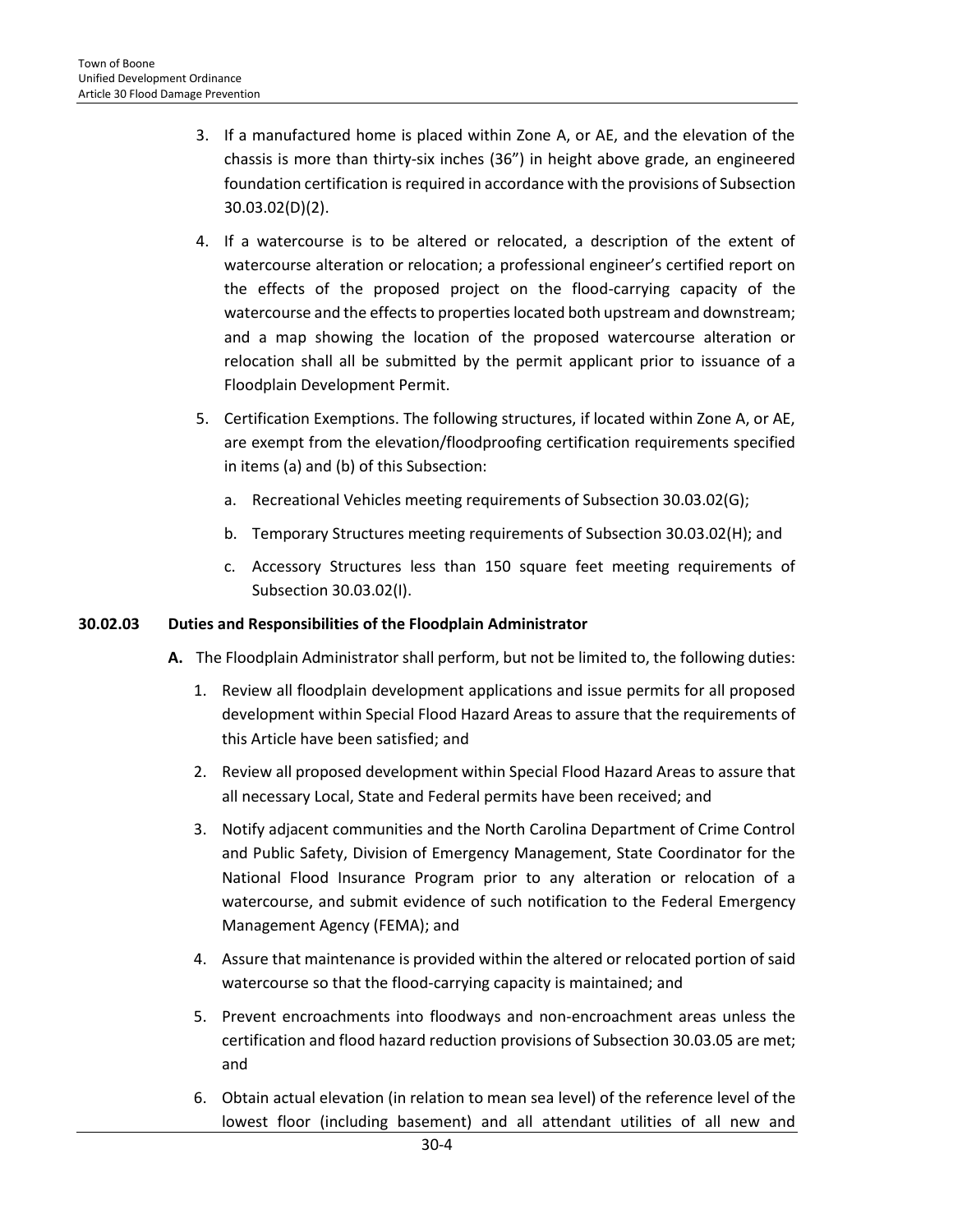substantially improved structures, in accordance with the provisions of Subsection 30.02.02(B); and

- 7. Obtain actual elevation (in relation to mean sea level) to which all new and substantially improved structures and utilities have been floodproofed, in accordance with the provisions of Subsection 30.02.02(C); and
- 8. Obtain actual elevation (in relation to mean sea level) of all public utilities in accordance with the provisions of Subsection 30.02.02(C); and
- 9. When floodproofing is utilized for a particular structure, obtain certifications from a registered professional engineer or architect in accordance with the provisions of Subsection 30.02.02(C) and Subsection 30.03.02(C); and
- 10. Where interpretation is needed as to the exact location of boundaries of the Special Flood Hazard Areas, floodways, or non-encroachment areas (for example, where there appears to be a conflict between a mapped boundary and actual field conditions), make the necessary interpretation; and
- 11. When Base Flood Elevation (BFE) data has not been provided in accordance with the provisions of Subsection 30.01.02, obtain, review, and reasonably utilize any BFE data, along with floodway data or non-encroachment area data available from a Federal, State, or other source, including data developed pursuant to Subsection 30.03.03(B), in order to administer the provisions of this Article; and
- 12. When Base Flood Elevation (BFE) data is provided but no floodway or nonencroachment area data has been provided in accordance with the provisions of Subsection 31.01.02, obtain, review, and reasonably utilize any floodway data or non-encroachment area data available from a Federal, State, or other source in order to administer the provisions of this Article; and
- 13. When the lowest floor and the lowest adjacent grade of a structure or the lowest ground elevation of a parcel in a Special Flood Hazard Area is above the Base Flood Elevation (BFE), advise the landowner of the option to apply for a Letter of Map Amendment (LOMA) from FEMA; and
- 14. Maintain a copy of the LOMA issued by FEMA in the Floodplain Development Permit file; and
- 15. Permanently maintain all records that pertain to the administration of this Article and make these records available for public inspection, recognizing that such information may be subject to the Privacy Act of 1974, as amended; and
- 16. Make on-site inspections of work in progress. As the work pursuant to a Floodplain Development Permit progresses, the Floodplain Administrator shall make as many inspections of the work as may be necessary to ensure that the work is being done according to the provisions of the local Ordinance and the terms of the permit. In exercising this power, the Floodplain Administrator has a right, upon presentation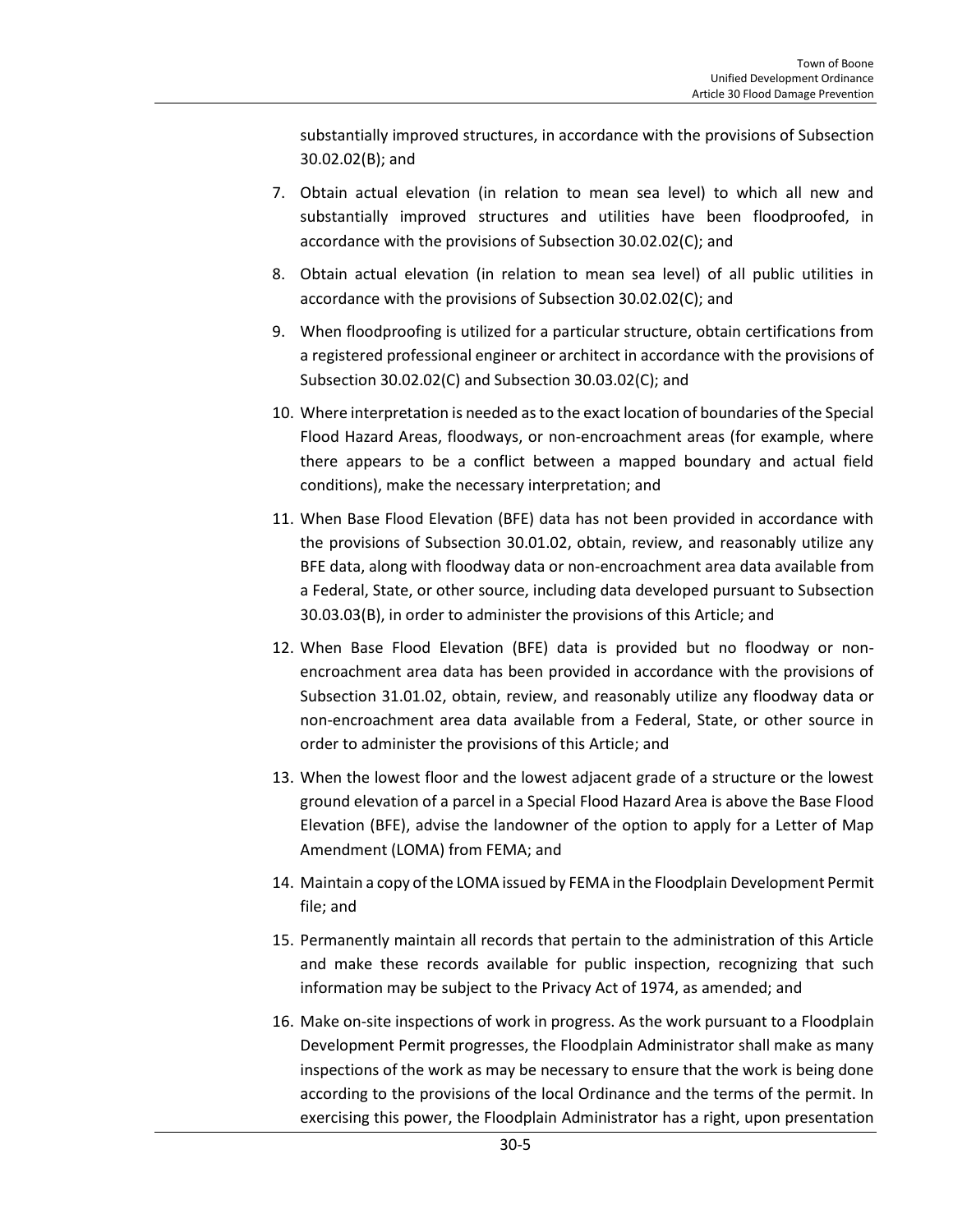of proper credentials, to enter on any premises within the jurisdiction of the community at any reasonable hour for the purposes of inspection or other enforcement action; and

- 17. Issue stop-work orders as required in accordance with the procedures of Section 12.08 of this Ordinance. Whenever a building or part thereof is being constructed, reconstructed, altered, or repaired in violation of this Article, the Floodplain Administrator may order the work to be immediately stopped. The stop-work order shall be in writing and directed to the person doing or in charge of the work. The stop-work order shall state the specific work to be stopped, the specific reason(s) for the stoppage, and the condition(s) under which the work may be resumed. Violation of a stop-work order constitutes a misdemeanor; and
- 18. Revoke Floodplain Development Permits as required in accordance with procedures of Section 12.09 of this Ordinance. The Floodplain Administrator may revoke and require the return of the Floodplain Development Permit by notifying the permit holder in writing stating the reason(s) for the revocation. Permits shall be revoked for any substantial departure from the approved application, plans, and specifications; for refusal or failure to comply with the requirements of State or local laws; or for false statements or misrepresentations made in securing the permit. Any Floodplain Development Permit mistakenly issued in violation of an applicable State or local law may also be revoked; and
- 19. Make periodic inspections throughout the Special Flood Hazard Areas within the jurisdiction of the community. The Floodplain Administrator and each member of the inspections department shall have a right, upon presentation of proper credentials, to enter on any premises within the planning jurisdiction of the Town at any reasonable hour for the purposes of inspection or other enforcement action; and
- 20. Follow through with corrective procedures of Subsection 3.02.04; and
- 21. Review, provide input, and make recommendations for reasonable conditions should a request for a variance be submitted; and
- 22. Maintain a current map repository to include, but not limited to, the FIS Report, FIRM and other official flood maps and studies adopted in accordance with the provisions of Subsection 30.01.02 of this Article, including any revisions thereto including Letters of Map Change, issued by FEMA. Notify State and FEMA of mapping needs; and
- 23. Coordinate revisions to FIS reports and FIRMs, including Letters of Map Revision Based on Fill (LOMR-Fs) and Letters of Map Revision (LOMRs).
- **30.02.04 Corrective Procedures:** The Administrator shall follow the corrective procedures in accordance with Article 12 of this Ordinance.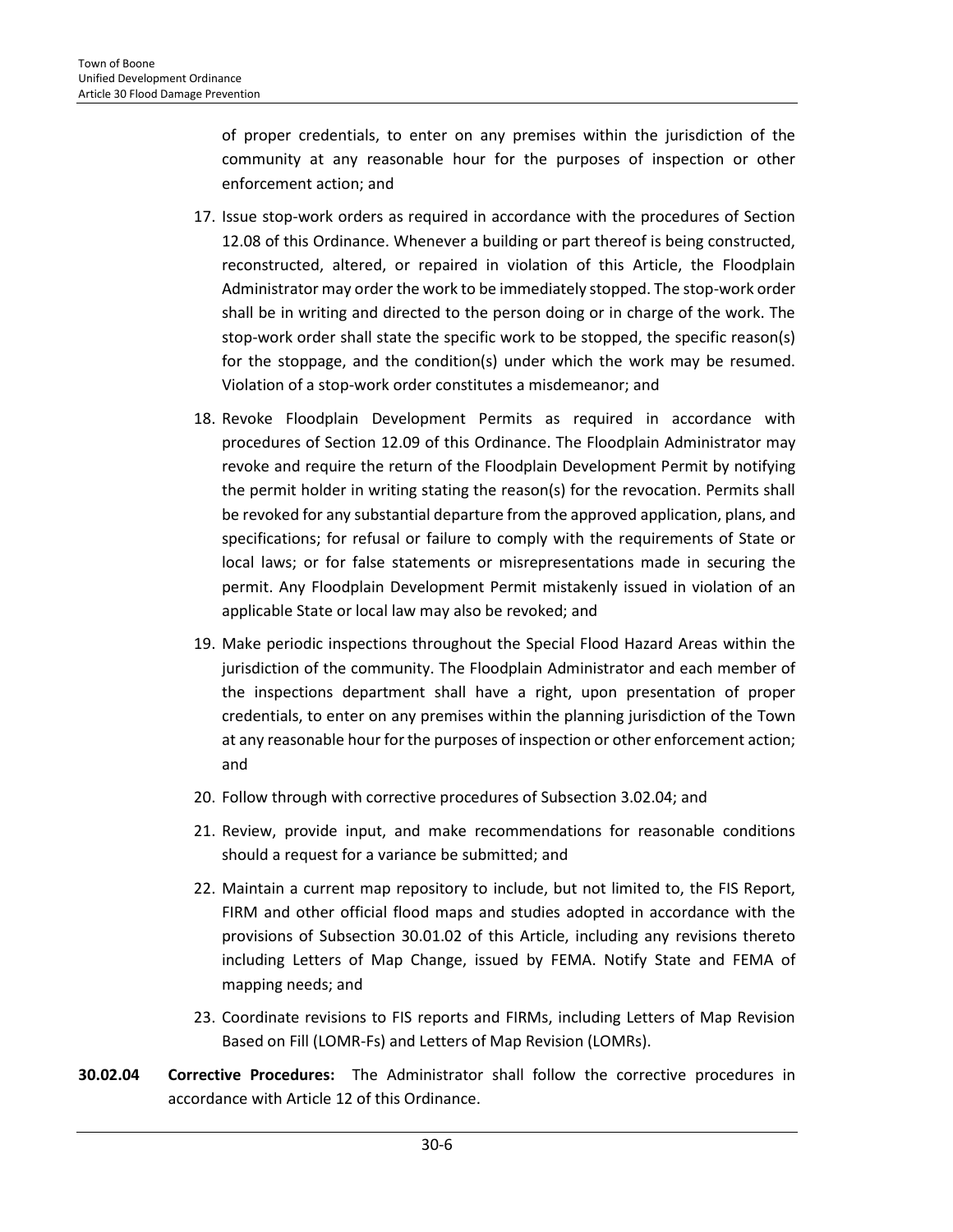**30.02.05 Variance Procedures:** The Board of Adjustment shall hear and decide requests for variances from the requirements of this Article. See Article 6.

(Ord. PL04727-050721, 07-01-2021)

# <span id="page-6-0"></span>**30.03 Provisions for Flood Hazard Reduction**

- **30.03.01 General Standards:** In all Special Flood Hazard Areas the following provisions are required:
	- **A.** All new construction and substantial improvements shall be designed (or modified) and adequately anchored to prevent flotation, collapse, and lateral movement of the structure.
	- **B.** All new construction and substantial improvements shall be constructed with materials and utility equipment resistant to flood damage.
	- **C.** All new construction and substantial improvements shall be constructed by methods and practices that minimize flood damage.
	- **D.** Electrical, heating, ventilation, plumbing, air conditioning equipment, and other service facilities shall be designed and/or located so as to prevent water from entering or accumulating within the components during conditions of flooding to the Regulatory Flood Protection Elevation. These include, but are not limited to, HVAC equipment, water softener units, bath/kitchen fixtures, ductwork, electric/gas meter panels/boxes, utility/cable boxes, hot water heaters, and electric outlets/switches.
	- **E.** All new and replacement water supply systems shall be designed to minimize or eliminate infiltration of floodwaters into the system.
	- **F.** New and replacement sanitary sewage systems shall be designed to minimize or eliminate infiltration of floodwaters into the systems and to minimize discharges from the systems into flood waters.
	- **G.** On-site waste disposal systems shall be located and constructed to avoid impairment to them or contamination from them during flooding. Any onsite sewage disposal system shall be located to avoid damage during flooding or interruption when evacuation is not necessary.
	- **H.** Any alteration, repair, reconstruction, or improvements to a structure, which is in compliance with the provisions of this Article, shall meet the requirements of "new construction" as contained in this Article.
	- **I.** Nothing in this Article shall prevent the repair, reconstruction, or replacement of a building or structure existing on the effective date of this Article and located totally or partially within the floodway, non-encroachment area, or stream setback, provided there is no additional encroachment below the Regulatory Flood Protection Elevation in the floodway, non-encroachment area, or stream setback, and provided that such repair, reconstruction, or replacement meets all of the other requirements of this Article.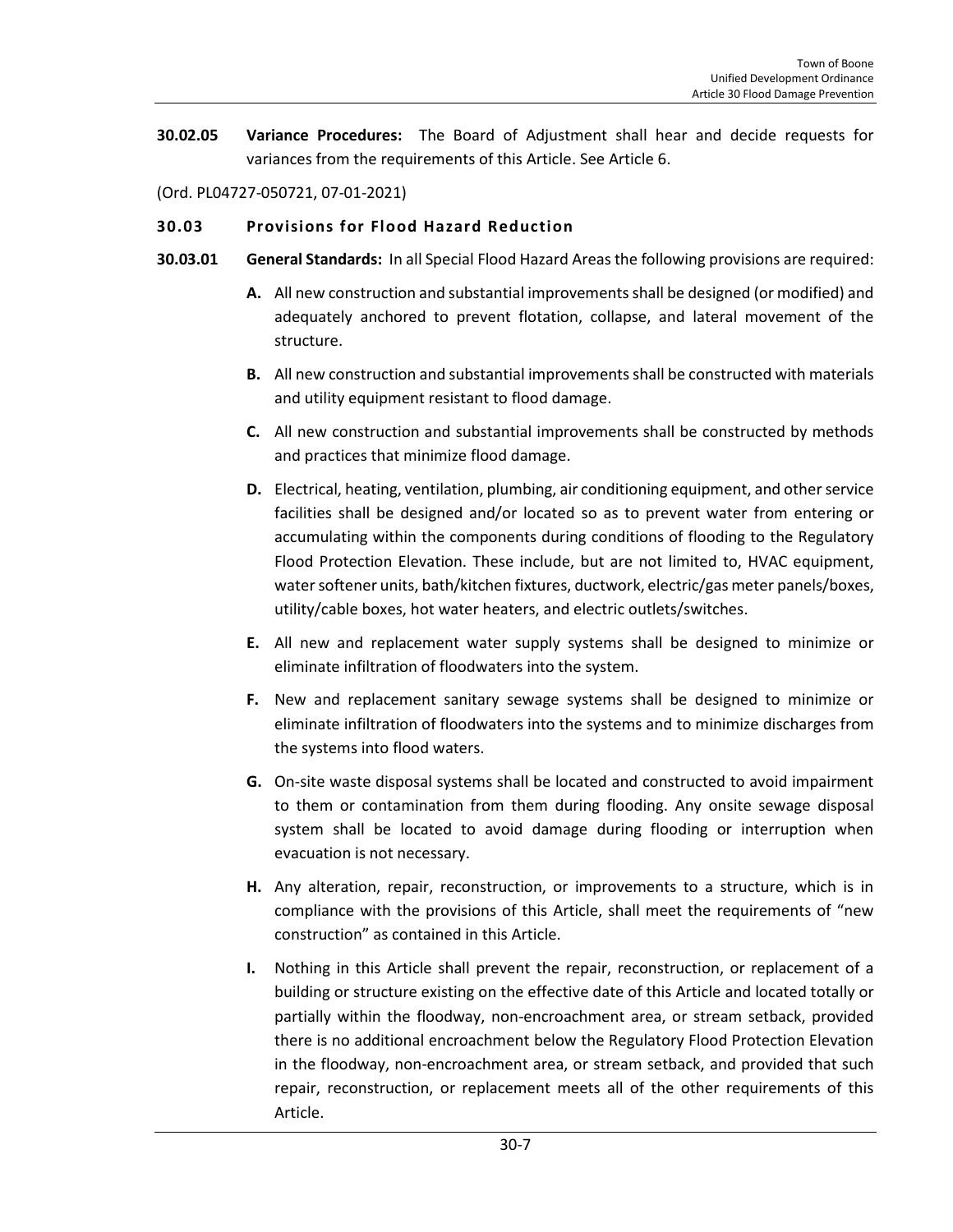- **J.** New solid waste disposal facilities and sites, hazardous waste management facilities, salvage yards, and chemical storage facilities shall not be permitted, except by variance as specified in Section 6.03. A structure or tank for chemical or fuel storage incidental to an allowed use or to the operation of a water treatment plant or wastewater treatment facility may be located in a Special Flood Hazard Area floodplain only if the structure or tank is either elevated or floodproofed to at least the Regulatory Flood Protection Elevation and certified in accordance with the provisions of Subsection 30.02.02(C)(2).
- **K.** All subdivision proposals and other development proposals shall be consistent with the need to minimize flood damage.
- **L.** All subdivision proposals shall on each lot intended for development, provide buildable area outside of the Floodway Zone and the Special Flood Hazard Area to greatest extent possible.
- **M.** All subdivision proposals and other development proposals shall have public utilities and facilities such as sewer, gas, electrical, and water systems located and constructed to minimize flood damage.
- **N.** All subdivision proposals and other development proposals shall have adequate drainage provided to reduce exposure to flood hazards.
- **O.** All subdivision proposals and other development proposals shall have received all necessary permits from those governmental agencies for which approval is required by Federal or State law, including Section 404 of the Federal Water Pollution Control Act Amendments of 1972, 33 U.S.C. 1334.
- **P.** When a structure is partially located in a Special Flood Hazard Area, the entire structure shall meet the requirements for new construction and substantial improvements.
- **Q.** When a structure is located in multiple flood hazard zones or in a flood hazard risk zone with multiple base flood elevations, the provisions for the more restrictive flood hazard risk zone and the highest Base Flood Elevation (BFE) shall apply.
- **R.** No artificial obstruction may be located within any Floodway zone.
- **S.** Any stream culverted on or before September 23, 1986, shall have a floodway of twenty feet (20') from the center of the culvert or to the limit of the mapped floodway as shown on the most recent FIRM, whichever is greater.
- **30.03.02 Specific Standards:** In all Special Flood Hazard Areas where Base Flood Elevation (BFE) data has been provided, as set forth in Section 30.01.02, or Section 30.03.03, the following provisions, in addition to the provisions of Section, are required:
	- **A.** Residential Construction. New residential construction and substantial improvement of any residential structure (including manufactured homes) shall have the reference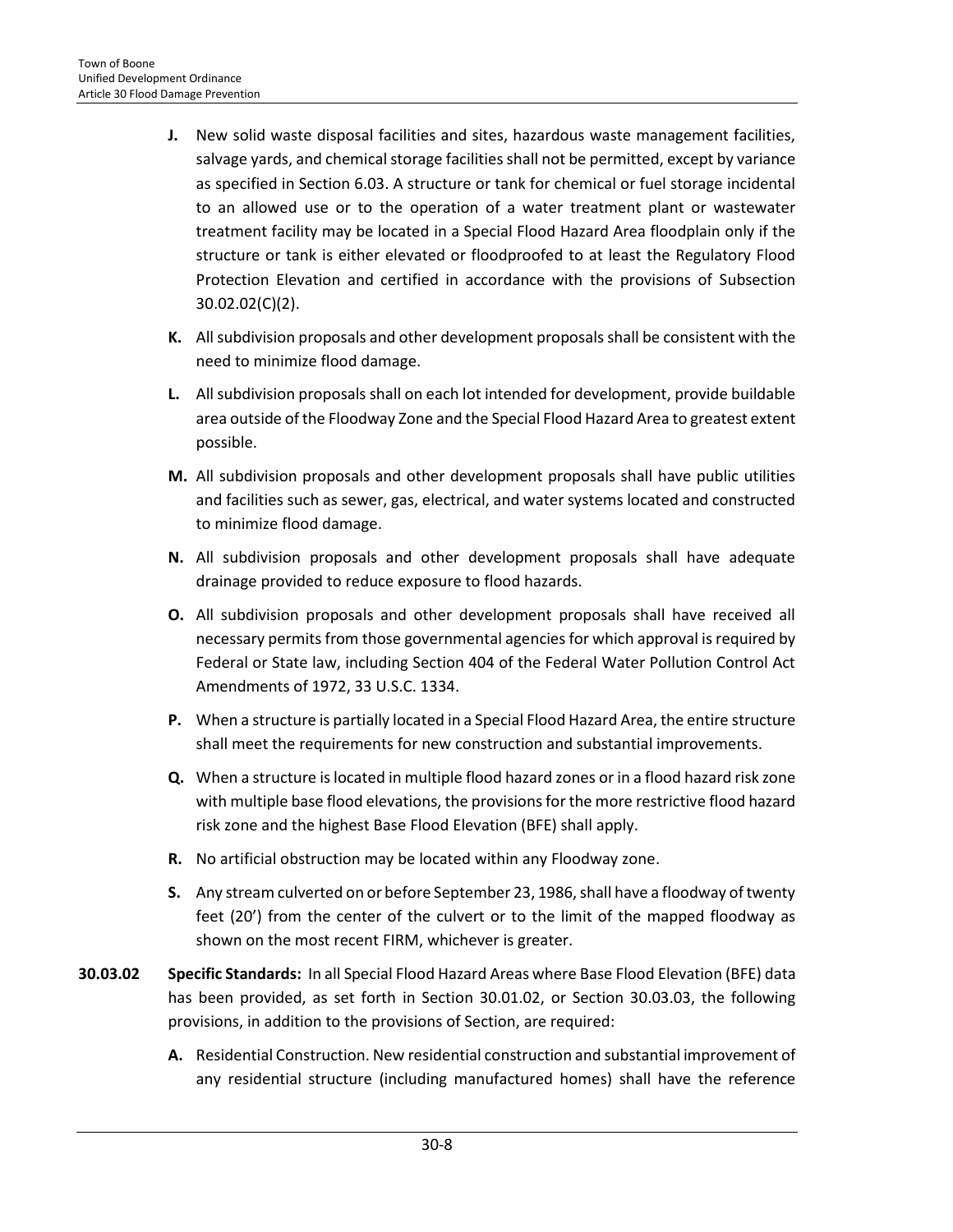level, including basement, elevated no lower than the Regulatory Flood Protection Elevation.

- **B.** Non-Residential Construction. New construction and substantial improvement of any commercial, industrial, or other non-residential structure shall have the reference level, including basement, elevated no lower than the Regulatory Flood Protection Elevation. Structures located in ZONE A, or AE Zones may be floodproofed to the Regulatory Flood Protection Elevation in lieu of elevation provided that all areas of the structure, together with attendant utility and sanitary facilities, below the Regulatory Flood Protection Elevation are watertight with walls substantially impermeable to the passage of water, using structural components having the capability of resisting hydrostatic and hydrodynamic loads and the effect of buoyancy.
- **C.** A registered professional engineer or architect shall certify that the floodproofing standards of these Subsections are satisfied. Such certificationsshall be provided to the Floodplain Administrator as set forth in Subsection 30.02.02(C), along with the operational plan and the inspection and maintenance plan.
- **D.** Manufactured Homes.
	- 1. New and replacement manufactured homes shall be elevated so that the reference level of the manufactured home is no lower than the Regulatory Flood Protection Elevation.
	- 2. Manufactured homes shall be securely anchored to an adequately anchored foundation to resist flotation, collapse, and lateral movement, either by certified, engineered foundation system, or in accordance with the most current edition of the State of North Carolina Regulations for Manufactured Homes adopted by the Commissioner of Insurance pursuant to N.C. Gen. Stat. § 143-143.15. Additionally, when the elevation would be met by an elevation of the chassis thirty-six inches (36") or less above the grade at the site, the chassis shall be supported by reinforced piers or engineered foundation. When the elevation of the chassis is above thirty-six inches (36") in height, an engineering certification is required.
	- 3. All enclosures or skirting below the lowest floor shall meet the requirements of Subsection 30.03.02(E).
	- 4. An evacuation plan must be developed for evacuation of all residents of all new, substantially improved or substantially damaged manufactured home parks or subdivisions located within flood prone areas. This plan shall be filed with and approved by the Floodplain Administrator and the local Emergency Management Coordinator.
- **E.** Elevated Buildings. Fully enclosed area, of new construction and substantially improved structures, which is below the lowest floor: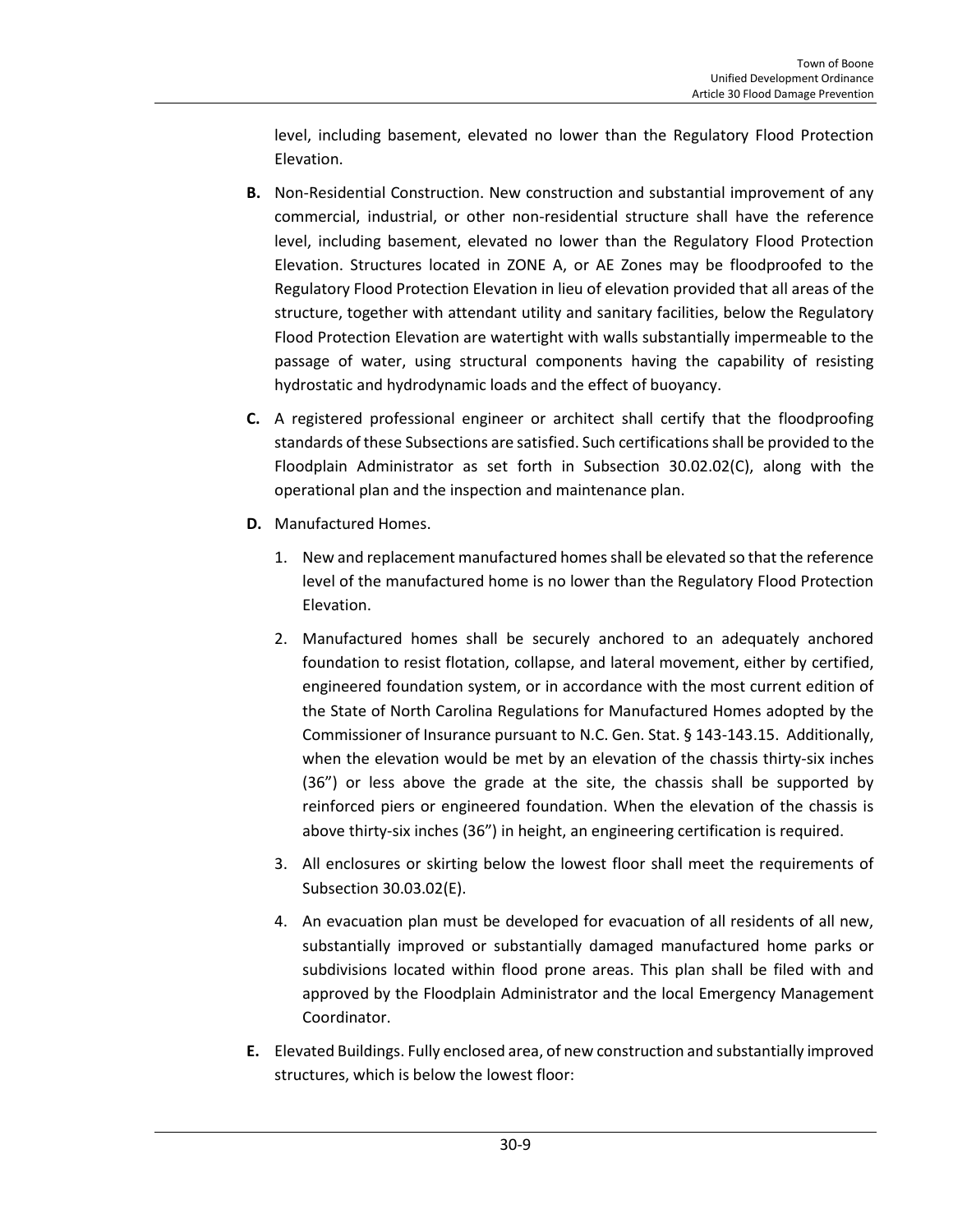- 1. Shall not be designed or used for human habitation, but shall only be used for parking of vehicles, building access, or limited storage of maintenance equipment used in connection with the premises. Access to the enclosed area shall be the minimum necessary to allow for parking of vehicles (garage door) or limited storage of maintenance equipment (standard exterior door), or entry to the living area (stairway or elevator). The interior portion of such enclosed area shall not be finished or partitioned into separate rooms, except to enclose storage areas; and
- 2. Shall be constructed entirely of flood resistant materials; and
- 3. Zones A or AE shall include flood openings to automatically equalize hydrostatic flood forces on walls by allowing for the entry and exit of floodwaters. To meet this requirement, the openings must either be certified by a professional engineer or architect or meet or exceed the following minimum design criteria:
	- a. A minimum of two flood openings on different sides of each enclosed area subject to flooding;
	- b. The total net area of all flood openings must be at least one (1) square inch for each square foot of enclosed area subject to flooding;
	- c. If a building has more than one enclosed area, each enclosed area must have flood openings to allow floodwaters to automatically enter and exit;
	- d. The bottom of all required flood openings shall be no higher than one (1) foot above the adjacent grade;
	- e. Flood openings may be equipped with screens, louvers, or other coverings or devices, provided they permit the automatic flow of floodwaters in both directions; and
	- f. Enclosures made of flexible skirting are not considered enclosures for regulatory purposes, and, therefore, do not require flood openings. Masonry or wood underpinning, regardless of structural status, is considered an enclosure and requires flood openings as outlined above.
- **F.** Additions/Improvements.
	- 1. Additions and/or improvements to pre-FIRM structures when the addition and/or improvements in combination with any interior modifications to the existing structure are:
		- a. Not a substantial improvement, the addition and/or improvements must be designed to minimize flood damages and must not be any more nonconforming than the existing structure.
		- b. A substantial improvement, both the existing structure and the addition and/or improvements must comply with the standards for new construction.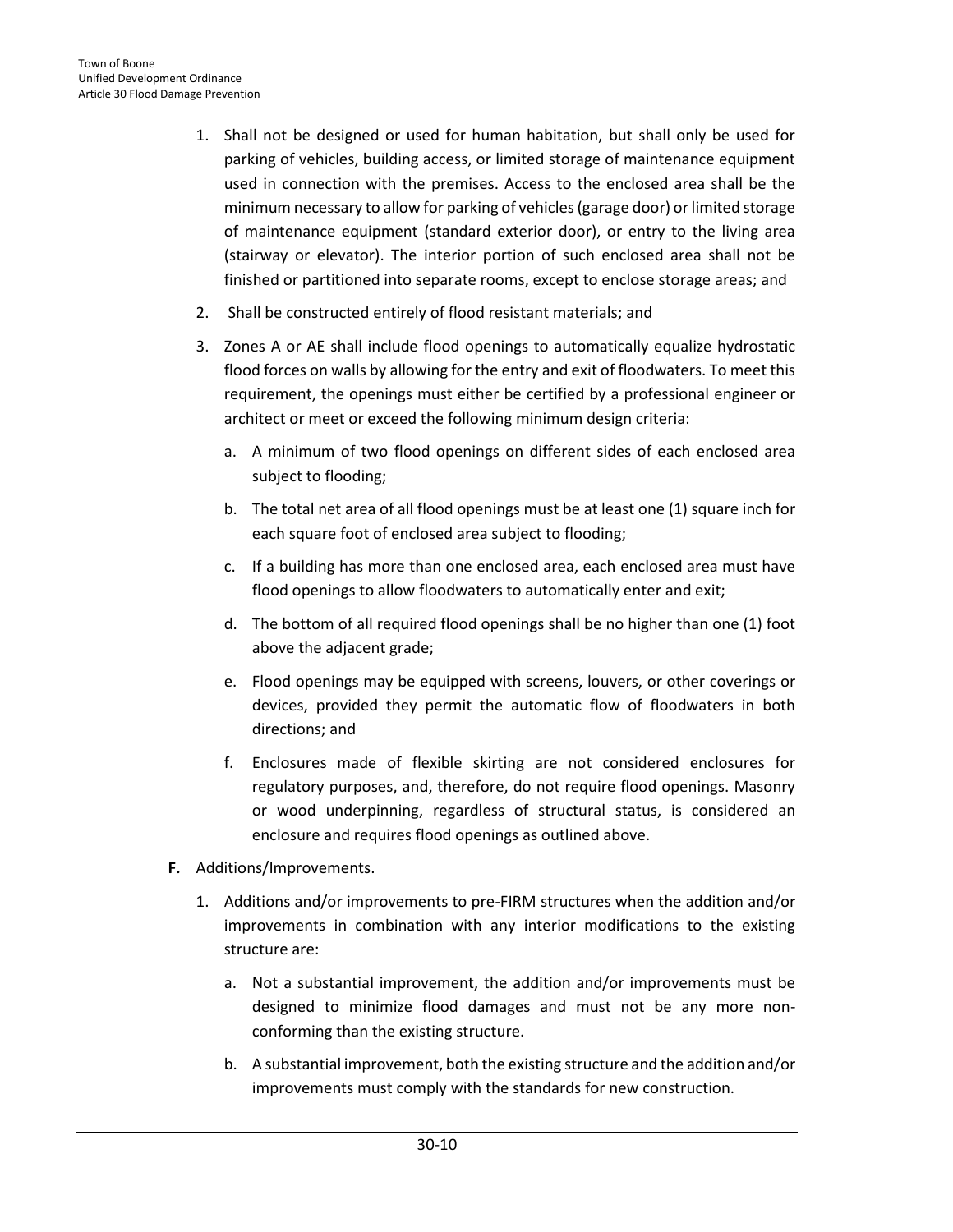- 2. Additions to post-FIRM structures with no modifications to the existing structure other than a standard door in the common wall shall require only the addition to comply with the standards for new construction.
- 3. Additions and/or improvements to post-FIRM structures when the addition and/or improvements in combination with any interior modifications to the existing structure are:
	- a. Not a substantial improvement, the addition and/or improvements only must comply with the standards for new construction.
	- b. A substantial improvement, the existing structure and the addition and/or improvements must comply with the standards for new construction.
- **G.** Recreational Vehicles.
	- 1. A recreational vehicle may only be located within a Special Flood Hazard Area if the recreation vehicle is stored only for fewer than 180 consecutive days and is fully licensed and ready for highway use (a recreational vehicle is ready for highway use if it is on its wheels or jacking system, is attached to the site only by quick disconnect type utilities, and has no permanently attached additions);
	- 2. Permanently attached recreational vehicles are prohibited.
- **H.** Temporary Non-Residential Structures. Prior to the issuance of a Floodplain Development Permit for a temporary structure, the applicant must submit to the Floodplain Administrator a plan for the removal of such structure(s) in the event of a hurricane, flash flood or other type of flood warning notification. The following information shall be submitted to the Floodplain Administrator for review:
	- 1. The specified time period for which the temporary use will be used or required. Time specified may not exceed three (3) months, renewable up to one (1) year; and
	- 2. The name, address, and phone number of the individual responsible for the removal of the temporary structure; and
	- 3. The time frame prior to the event at which a structure will be removed (i.e., minimum of 72 hours before landfall of a hurricane or immediately upon flood warning notification); and
	- 4. A copy of the contract or other suitable instrument with the entity responsible for physical removal of the structure; and
	- 5. Designation, accompanied by documentation, of a location outside the Special Flood Hazard Area, to which the temporary structure will be moved.
- **I.** Accessory Structures. When accessory structures (sheds, detached garages, etc.) are to be placed within a Special Flood Hazard Area, the following criteria shall be met: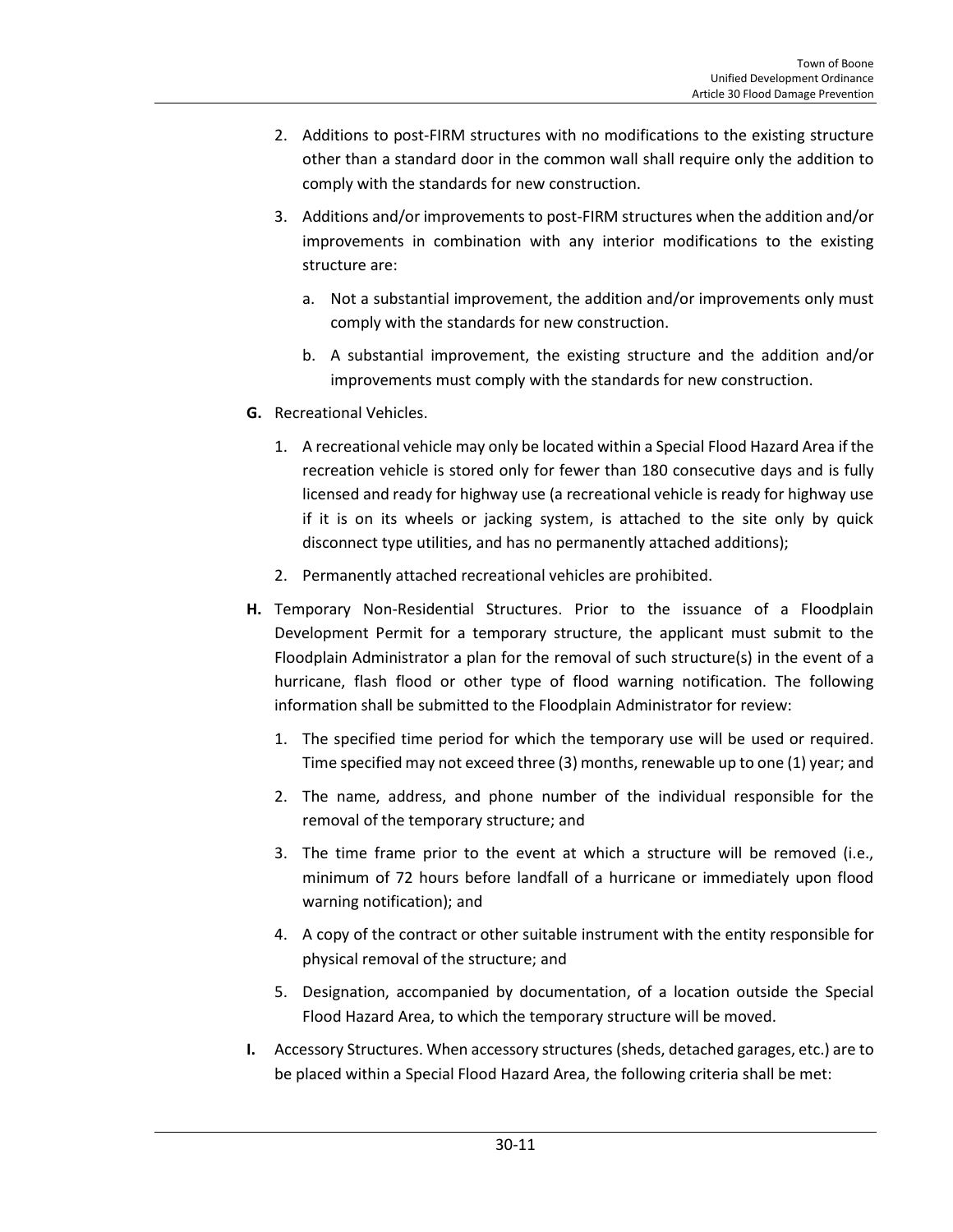- 1. Accessory structures shall not be used for human habitation (including working, sleeping, living, cooking or restroom areas); and
- 2. Accessory structures shall not be temperature-controlled; and
- 3. Accessory structures shall be designed to have low flood damage potential; and
- 4. Accessory structures shall be constructed and placed on the building site so as to offer the minimum resistance to the flow of floodwaters; and
- 5. Accessory structures shall be firmly anchored in accordance with the provisions of Subsection 30.03.01(A); and
- 6. All service facilities such as electrical shall be installed in accordance with the provisions of Subsection 30.03.01(D); and
- 7. Flood openings to facilitate automatic equalization of hydrostatic flood forces shall be provided below Regulatory Flood Protection Elevation in conformance with the provisions of Subsection 30.03.02(E)(3).
- 8. An accessory structure with a footprint less than 150 square feet that satisfies the criteria outlined above does not require an elevation or floodproofing certificate. Elevation or floodproofing certifications are required for all other accessory structures in accordance with Subsection 30.02.02(B).
- **J.** Subdivisions
	- 1. All subdivision proposals shall be designed to minimize flood damage.
	- 2. All subdivision proposals shall have public utilities and facilities such as sewer, gas, electrical, and water systems located and constructed to minimize flood damage.
	- 3. All subdivision proposals shall have adequate drainage provided to reduce exposure to flood hazards.
	- 4. All subdivision proposals shall have received all necessary permits from those governmental agencies for which approval is required by Federal or State law, including Section 404 of the Federal Water Pollution Control Act Amendments of 1972, 33 U.S.C. 1334.
	- 5. An applicant for a special use permit authorizing a major subdivision and an applicant for minor subdivision final plat approval shall be informed by the Administrator of the use and construction restrictions contained in this Article if any portion of the land to be subdivided lies within the Floodplain.
	- 6. Final plat approval for any subdivision containing land that lies within a Special Flood Hazard are may not be given unless the plat shows all Special Flood Hazard Area boundaries and contains in clearly discernible print the following statement:

"Use of land within the Special Flood Hazard Area is substantially restricted by the Flood Damage Prevention Ordinance of the Town of Boone."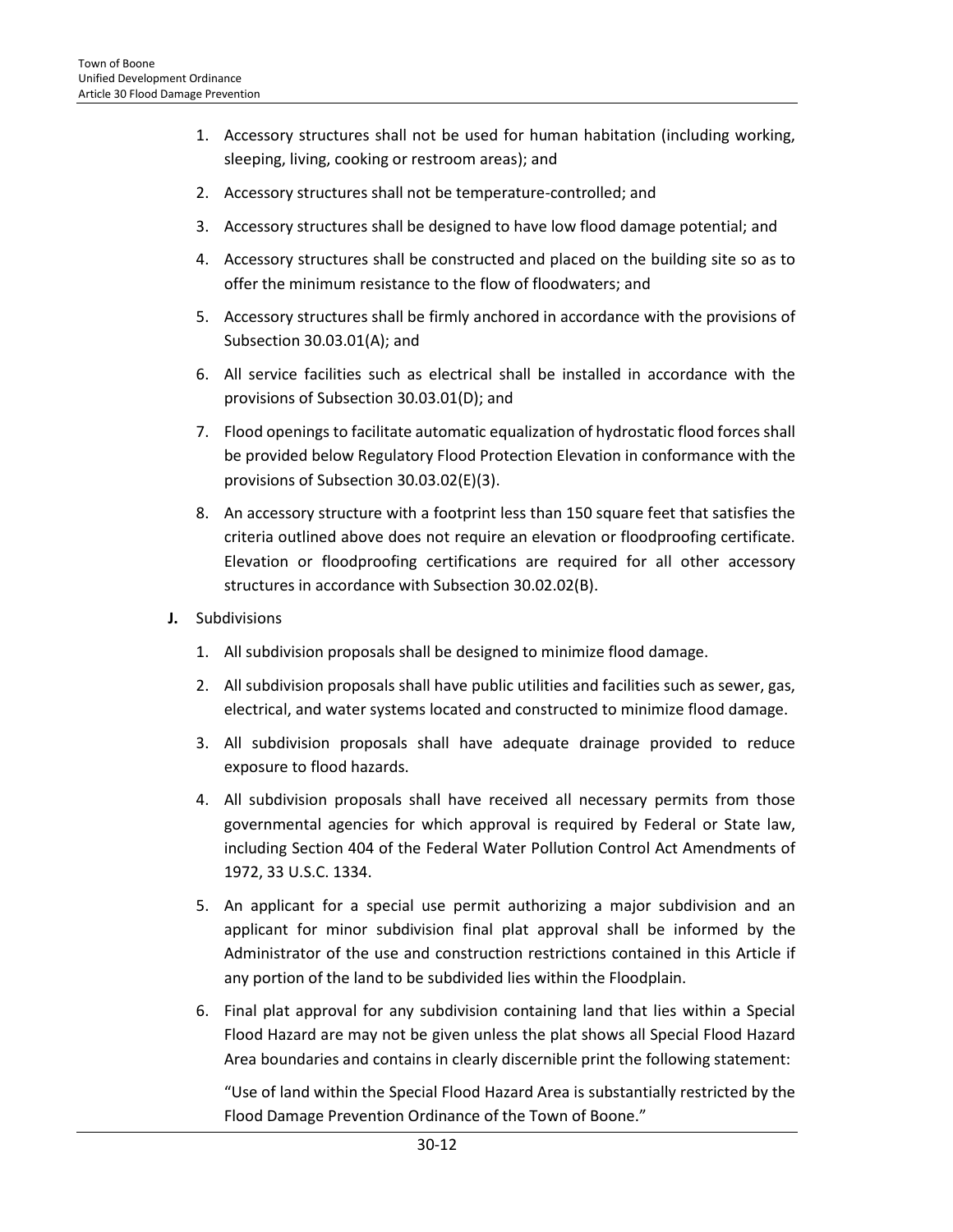- 7. A Special Use Permit for a major subdivision and final plat approval for any subdivision may not be given if:
	- a. It reasonably appears that the subdivision is designed to create residential building lots; and
	- b. It reasonable appears that one more lots as described could not practicably be used as a residential building site because of the restrictions set forth in this Article.
- **K.** Permissible Uses Within the Special Flood Hazard Area

The following uses shall be permitted within the Special Flood Hazard Area provided they are permitted under Article 16 of the UDO and documentation is submitted to show they shall comply with the provisions of this Section:

- 1. General farming, pasture, outdoor plant nurseries, horticulture, forestry, wildlife sanctuary, game farm, and other similar agricultural, wildlife and related uses.
- 2. Lawns, gardens, play areas, and other similar uses.
- 3. Golf courses, driving ranges, archery ranges, picnic grounds, parks, hiking, bicycle or horseback riding trails, open space and other similar private and public recreational uses.
- **30.03.03 Standards for Floodplains Without Established Base Flood Elevations:** Within the Special Flood Hazard Areas designated as Approximate Zone A and established in Subsection 30.01.02, where no Base Flood Elevation (BFE) data has been provided by FEMA, the following provisions, in addition to the provisions of Section 30.03.01, shall apply:
	- **A.** No encroachments, including fill, new construction, substantial improvements or new development shall be permitted within a distance of twenty feet (20') each side from top of bank or five (5) times the width of the stream, whichever is greater, unless certification with supporting technical data by a registered professional engineer is provided demonstrating that such encroachments shall not result in any increase in flood levels during the occurrence of the base flood discharge.
	- **B.** The BFE used in determining the Regulatory Flood Protection Elevation shall be determined based on the following criteria:
		- 1. When Base Flood Elevation (BFE) data is available from other sources, all new construction and substantial improvements within such areas shall also comply with all applicable provisions of this Article and shall be elevated or floodproofed in accordance with standards in Subsections 30.03.01 and 30.03.02.
		- 2. When floodway or non-encroachment data is available from a Federal, State, or other source, all new construction and substantial improvements within floodway and non-encroachment areas shall also comply with the requirements of Subsections 30.03.02 and 30.03.05.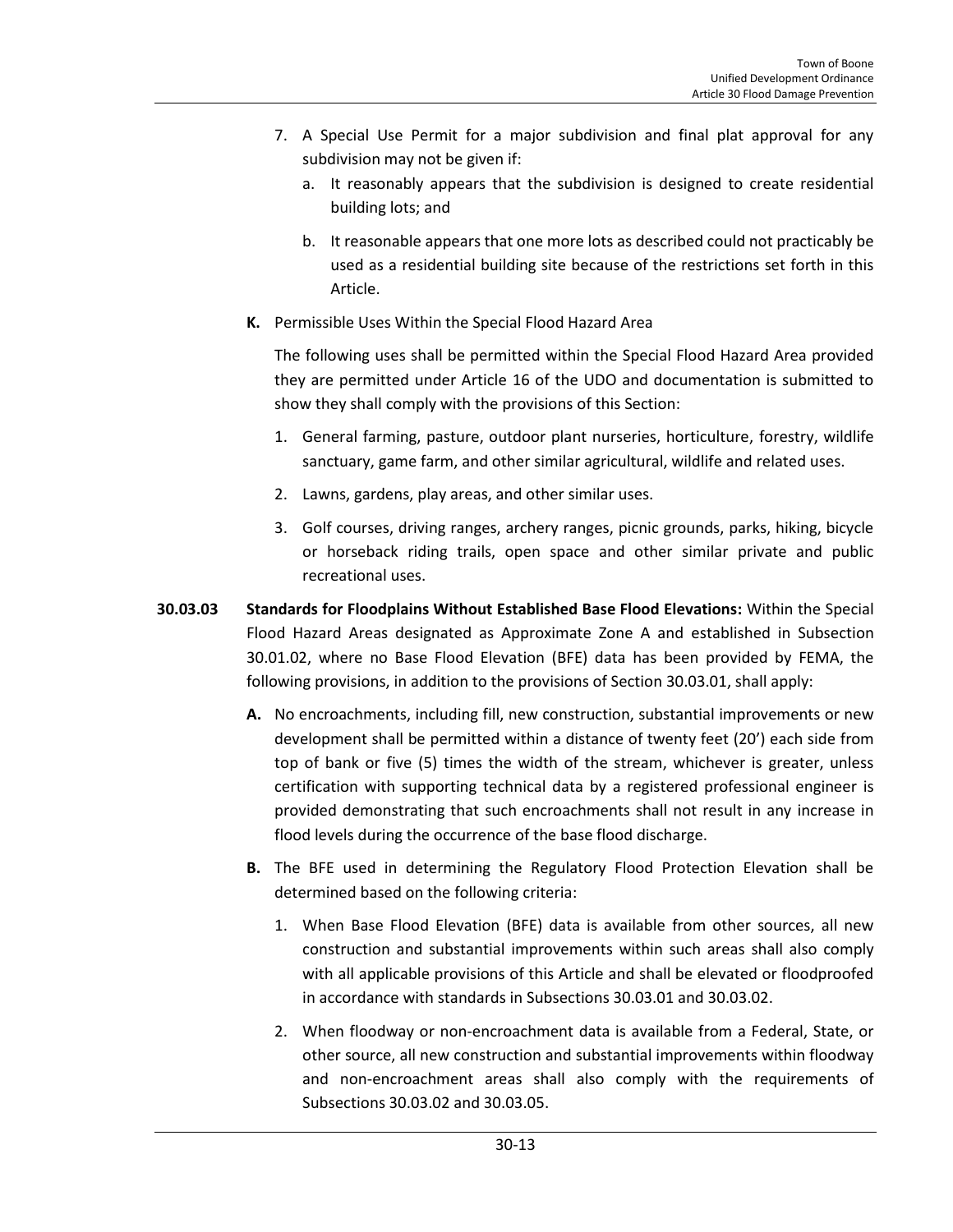- 3. All subdivision, manufactured home park and other development proposals shall provide Base Flood Elevation (BFE) data if development is greater than five (5) acres or has more than fifty (50) lots/manufactured home sites. Such Base Flood Elevation (BFE) data shall be adopted by reference in accordance with Subsection 30.01.02 and utilized in implementing this Article.
- 4. When Base Flood Elevation (BFE) data is not available from a Federal, State, or other source as outlined above, the reference level shall be elevated or floodproofed (nonresidential) to or above the Regulatory Flood Protection Elevation. All other applicable provisions of Subsection 30.03.02 shall also apply.
- **30.03.04 Standards for Riverine Floodplains with Base Flood Elevations but Without Established Floodways or Non-Encroachment Areas:** Along rivers and streams where Base Flood Elevation (BFE) data is provided by FEMA or is available from another source but neither floodway nor non-encroachment areas are identified for a Special Flood Hazard Area on the FIRM or in the FIS report, the following requirements shall apply to all development within such areas:
	- **A.** Standards of Subsections 30.03.01 and 30.03.02; and
	- **B.** Until a regulatory floodway or non-encroachment area is designated, no encroachments, including fill, new construction, substantial improvements, or other development, shall be permitted unless certification with supporting technical data by a registered professional engineer is provided demonstrating that the cumulative effect of the proposed development, when combined with all other existing and anticipated development, will not increase the water surface elevation of the base flood more than one (1) foot at any point within the community.
- **30.03.05 Floodways and Non-Encroachment Areas:** Areas designated as floodways or nonencroachment areas are located within the Special Flood Hazard Areas established in Subsection 30.01.02. The floodways and non-encroachment areas are extremely hazardous areas due to the velocity of floodwaters that have erosion potential and carry debris and potential projectiles. The following provisions, in addition to standards outlined in Subsections 30.03.01 and 30.03.02, shall apply to all development within such areas:
	- **A.** No encroachments, including fill, new construction, substantial improvements and other developments shall be permitted unless:
		- 1. It is demonstrated that the proposed encroachment would not result in any increase in the flood levels during the occurrence of the base flood, based on hydrologic and hydraulic analyses performed in accordance with standard engineering practice and presented to the Floodplain Administrator prior to issuance of Floodplain Development Permit, or